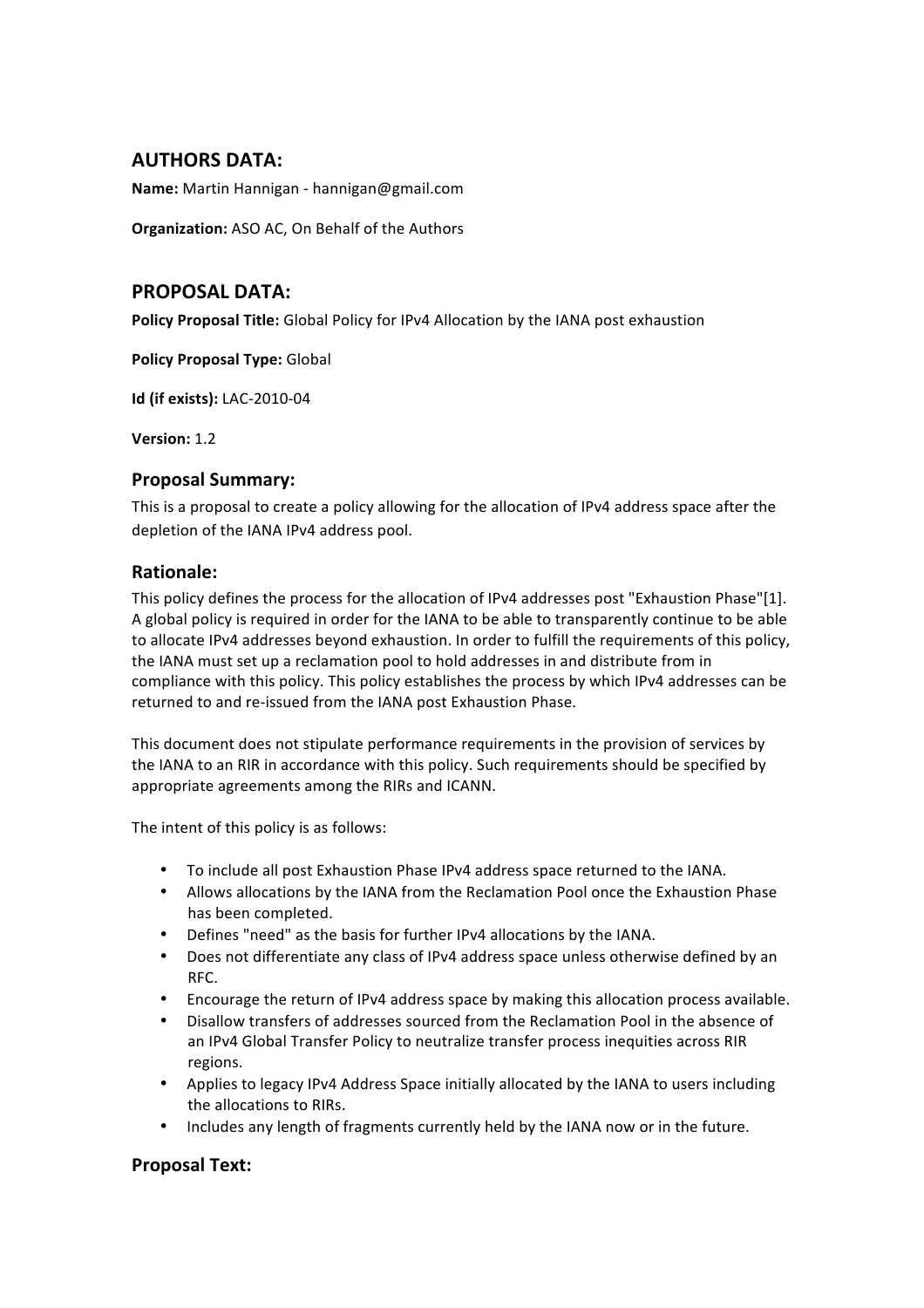#### 1. Reclamation Pool

Upon adoption of this IPv4 address policy by the ICANN Board of Directors, the IANA shall establish a Reclamation Pool to be utilized post RIR IPv4 exhaustion as defined in Section 4. The reclamation pool will initially contain any fragments that may be left over in IANA inventory. As soon as the first RIR exhausts its inventory of IP address space, this Reclamation Pool will be declared active. When the Reclamation Pool is declared active, the Global Policy for the Allocation of the Remaining IPv4 Address Space[3] and Policy for Allocation of IPv4 Blocks to Regional Internet Registries[4] will be formally deprecated.

### 2. Returning Address Space to the IANA

The IANA will accept into the Reclamation Pool all eligible IPv4 address space that are offered for return. Eligible address space includes addresses that are not designated as "special use" by an IETF RFC or addresses allocated to RIR's unless they are being returned by the RIR that they were originally allocated to. Legacy address holders may return address space directly to the IANA if they so choose.

#### 3. Address Allocations from the Reclamation Pool by the IANA

Allocations from the Reclamation Pool may begin once the pool is declared active. Addresses in the Reclamation Pool must be allocated on a CIDR boundary. Allocations from the Reclamation Pool are subject to a minimum allocation unit equal to the minimum allocation unit of all RIRs and a maximum allocation unit of one /8. The Reclamation Pool will be divided on CIDR boundaries and distributed evenly to all eligible RIRs once each quarter. Any remainder not evenly divisible by the number of eligible RIRs will remain in the Reclamation Pool until such time sufficient address returns allow another round of allocations.

### 4. RIR Eligibility for Receiving Allocations from the Reclamation Pool

Upon the exhaustion of an RIR's free space pool and after receiving their final /8 from the IANA[3], an RIR will become eligible to request address space from the IANA Reclamation Pool when it publicly announces via its respective global announcements email list and by posting a notice on its website that it has exhausted its supply of IPv4 address space. An RIR is considered at exhaustion when the inventory is less than the equivalent of a single /8 and is unable to further allocate or assign address space to its customers in units equal to or shorter than the longest of that RIR's policy defined minimum allocation unit. Up to one /10 or equivalent of IPv4 address space specifically reserved for any special purpose by an RIR will not be counted against that RIR when determining eligibility unless that space was received from the IANA reclamation pool. Any RIR that is formed after the ICANN Board of Directors has ratified this policy is not eligible to utilize this policy to obtain IPv4 address space from the IANA.

#### 5. Reporting Requirements

The IANA shall publish on at least a weekly basis a report that is publicly available which at a minimum details all address space that has been received and that has been allocated. The IANA shall publish a Returned Address Space Report which indicates what resources were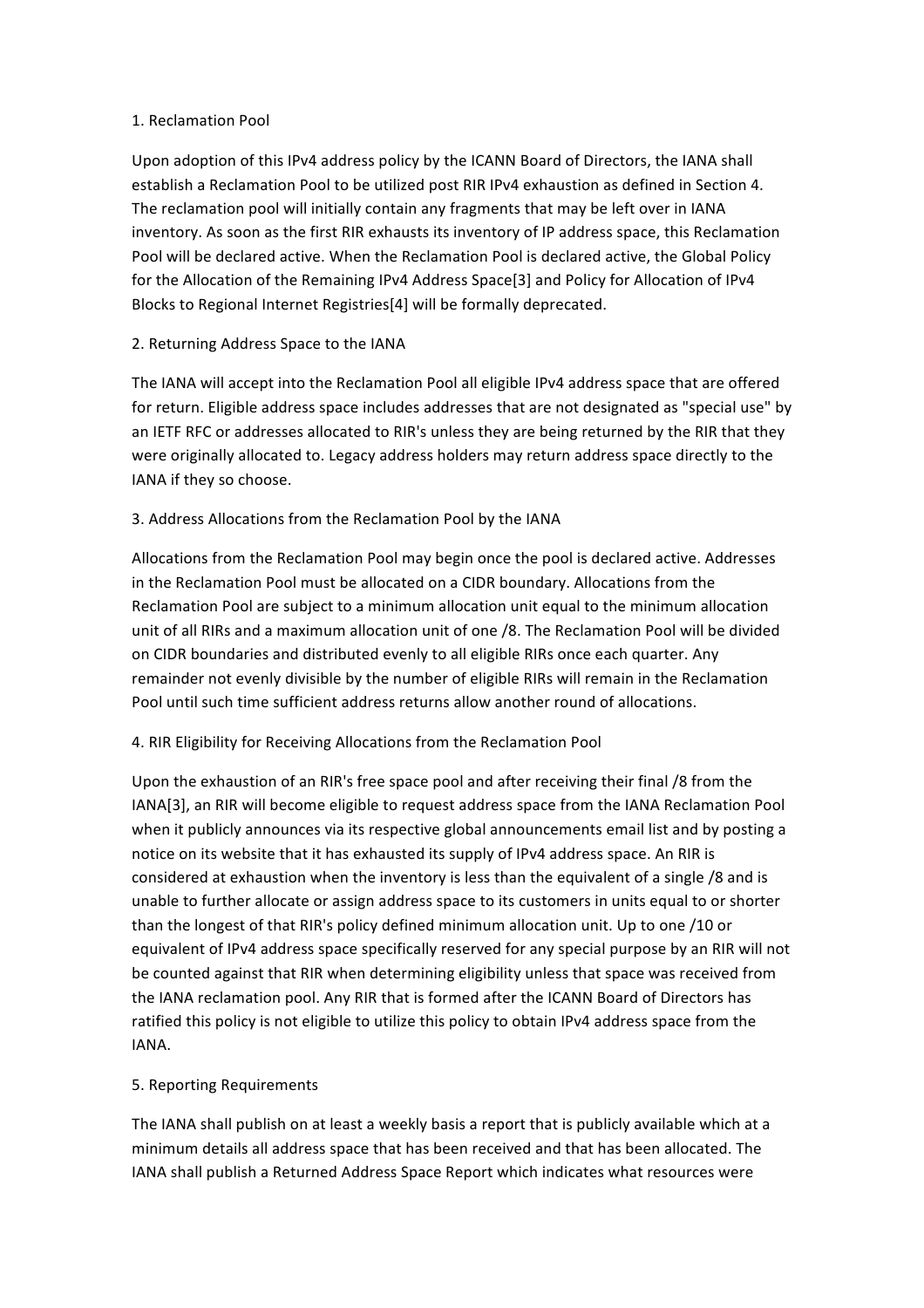returned, by whom and when. The IANA shall publish an Allocations Report on at least a weekly basis which at a minimum indicates what IPv4 address space has been allocated, which RIR received the allocation and when. The IANA shall publish a public notice confirming RIR eligibility subsequent to Section 4.

#### 6. No Transfer Rights

Address space assigned from the Reclamation Pool may be transferred if there is either an ICANN Board ratified global policy or globally coordinated RIR policy specifically written to deal with transfers whether inter-RIR or from one entity to another. Transfers must meet the requirements of such a policy. In the absence of such a policy, no transfers of any kind related to address space allocated or assigned from the reclamation pool is allowed.

7. Definitions

IANA - Internet Assigned Numbers Authority, or its successor

ICANN - Internet Corporation for Assigned Names and Numbers, or its successor

RIR - Regional Internet Registry as recognized by ICANN

MoU - Memorandum of Understanding between ICANN and the RIRs

IPv4 - Internet Protocol Version Four(4), the target protocol of this Global Policy

Free Space Pool - IPv4 Addresses that are in inventory at any RIR, and/or the IANA

8. References

[1] IANA, Global Policy for the Allocation of the Remaining IPv4 Address Space http://www.icann.org/en/general/allocation-remaining-ipv4-space.htm

[2] ICANN Address Supporting Organization (ASO) MoU http://aso.icann.org/documents/memorandum-of-understanding/index.html

[3] Global Policy for the Allocation of the Remaining IPv4 Address Space http://www.icann.org/en/general/allocation-remaining-ipv4-space.htm

[4] Policy for Allocation of IPv4 Blocks to Regional Internet Registries http://aso.icann.org/wpcontent/uploads/2009/09/aso-001-2.pdf

# **ADDITIONAL INFORMATION:**

### **Timetable:(**

Immediate

**Working Group:** 

**Related Previous Proposals:**